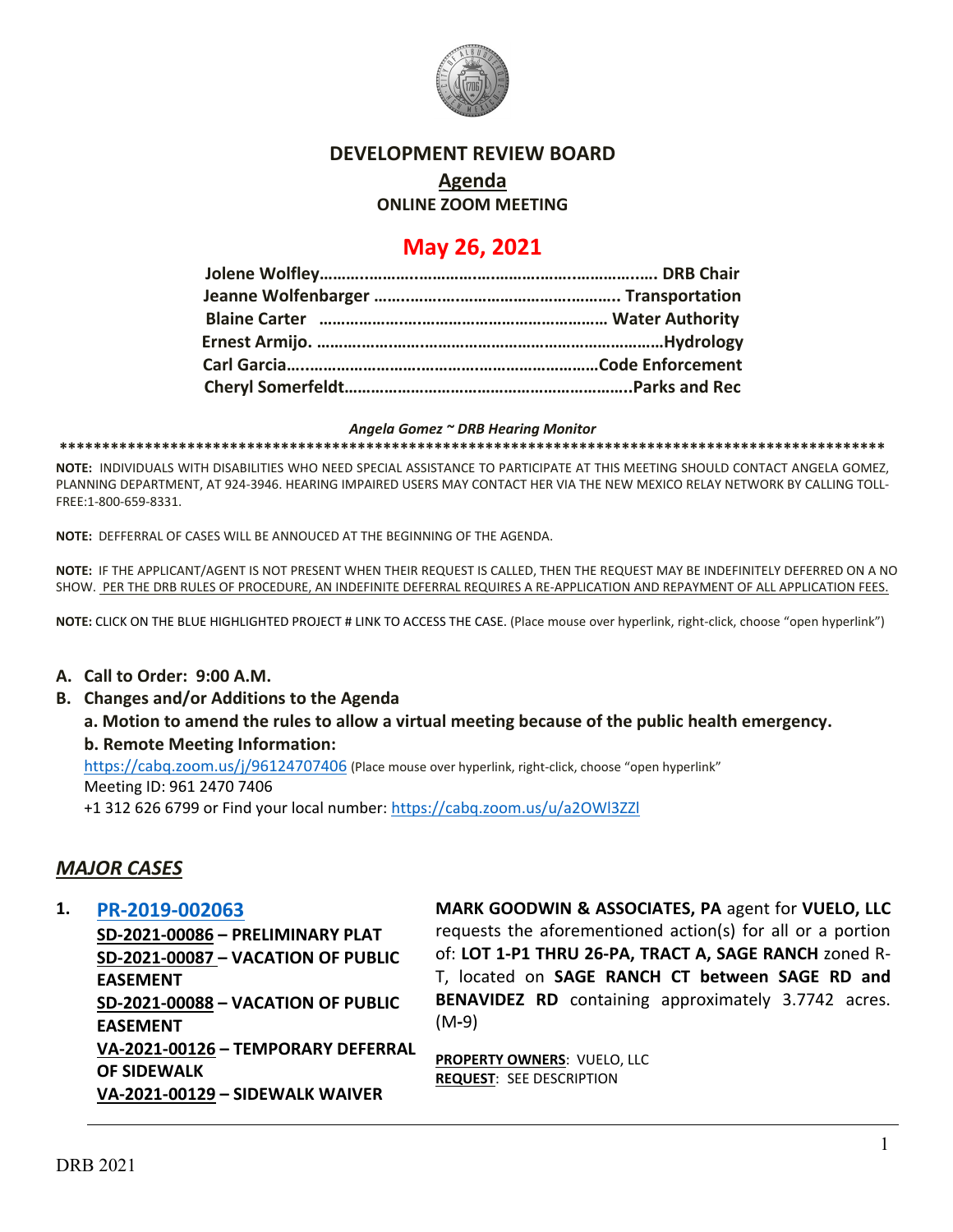| 2. | PR-2020-004138<br><b>SI-2021-00574- SITE PLAN DRB</b>                                                                                      | JEEBS AND ZUZU LLC agent for MESA APARTMENTS LLC<br>requests the aforementioned action(s) for all or a portion<br>of: TRACT A-4, MESA DEL SOL INNOVATION PARK zoned<br>PC, located on UNIVERSITY BLVD and BOBBY FOSTER RD SE<br>containing approximately 14.45 acre(s). (R-15 & R-16)<br>[Deferred from 5/19/21]                                                                                                                                                                                                                                                                 |
|----|--------------------------------------------------------------------------------------------------------------------------------------------|----------------------------------------------------------------------------------------------------------------------------------------------------------------------------------------------------------------------------------------------------------------------------------------------------------------------------------------------------------------------------------------------------------------------------------------------------------------------------------------------------------------------------------------------------------------------------------|
|    |                                                                                                                                            | PROPERTY OWNERS: MESA APARTMENTS LLC/MDS INVESTMENTS LLC<br>REQUEST: SITE PLAN DRB FOR 318 UNIT MULTI-FAMILY COMPLEX                                                                                                                                                                                                                                                                                                                                                                                                                                                             |
| 3. | PR-2018-001579<br>SI-2021-00304 - SITE PLAN<br>SI-2021-00305 - SITE PLAN AMENDMENT                                                         | MODULUS ARCHITECTS INC. C/O ANGELA WILLIAMSON<br>agent for WINROCK PARTNERS LLC<br>requests the<br>aforementioned action(s) for all or a portion of: PARCEL Z<br>FINAL PLAT PARCEL Z AND TRACTS A, D, E, F-1, G & H,<br>zoned MX-H, located at 2100 LOUISIANA BLVD NW<br><b>INDIAN</b><br><b>SCHOOL</b><br>between<br>and $I-40$<br>containing<br>approximately 28.8654 acre(s). (J-19)[Deferred from 3/31/21,<br>4/28/21                                                                                                                                                        |
|    |                                                                                                                                            | PROPERTY OWNERS: WINROCK PARTNERS LLC<br>REQUEST: SITE PLAN FOR NEW PARK CONCEPT TO INCLUDE<br>WATERFEATURES, 2 INTERAL PAD SITES FOR FUTURE USERS, 2<br>BUILDINGS ALONG DILLARDS. PARK INCLUDES KIDS PLAYING AREA,<br><b>PATHS AND BRIDGES</b>                                                                                                                                                                                                                                                                                                                                  |
| 4. | PR-2020-004457<br>SD-2021-00025 - PRELIMINARY PLAT<br>VA-2021-00033 - VARIANCE<br>VA-2021-00034 - TEMPORARY DEFERRAL<br><b>OF SIDEWALK</b> | RIO GRANDE ENGINEERING agent for BARBARA MUELLER<br>request(s) the aforementioned action(s) for all or a portion<br>of TRACT 22 VOLCANO CLIFFS SUBD UNIT 6<br>LOT 22,<br>VOLCANO CLIFFS UNIT 6 zoned RA-1, located on QUIVIRA<br>DR between VISTA VIEJA AVE and RETABLO RD containing<br>approximately 6.0 acre(s). (D-9)[Deferred from 3/3/21]<br>PROPERTY OWNERS: MUELLER BARBARA A<br>REQUEST: PRELIMINARY PLAT, VARIANCE, TEMP SIDEWALK DEFERRAL                                                                                                                             |
| 5. | PR-2020-004820<br>(1003119)<br>SI-2020-001468 - SITE PLAN                                                                                  | <b>CONSENSUS PLANNING INC.</b> agent(s) for <b>MOUNTAIN</b><br><b>CLASSIC REAL ESTATE</b> request(s) the aforementioned<br>action(s) for all or a portion of: TRACT 4-B1, HOME<br>DEVELOPMENT ADDITION zoned MX-M located at 25<br><b>HOTEL CIRCLE NE between LOMAS BLVD and INTERSTATE</b><br>40, containing approximately 5.043 acre(s). (K-21) [Deferred]<br>from 1/13/21, 2/3/21, 2/24/21, 3/10/21, 3/31/21, 4/21/21, 5/5/21, 5/19/21]<br><b>PROPERTY OWNERS: AMERSTONE INVESTMENTS LLC</b><br>REQUEST: SITE PLAN FOR CONVERSION OF HOTEL TO MULTI-FAMILY<br>RESIDENTIAL USE |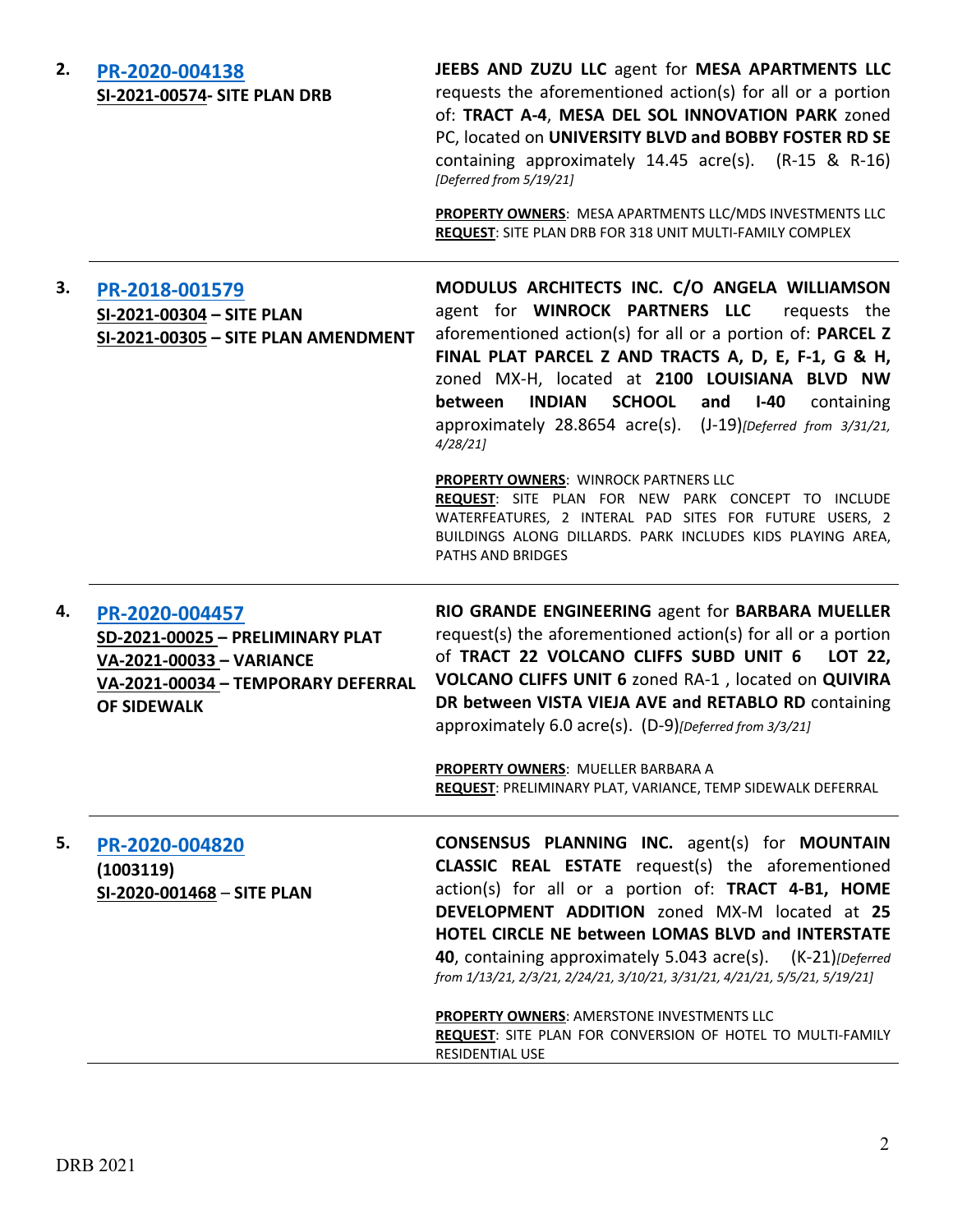| 6. | PR-2020-004475<br>SI-2021-00254 - SITE PLAN                                                                                              | JOE SLAGLE, ARCHITECT agent for CURTIS PINO request(s)<br>the aforementioned action(s) for all or a portion of LOT 21,<br>TRACT 2 BLOCK 9 UNIT 3, NORTH ALBUQUERQUE ACRES<br>zoned MX-L, located at 7413 HOLLY AVE NE between<br>LOUISIANA and WYOMING, containing approximately<br>$1.0031$ acre(s).<br>(C-19)[Deferred from 3/31/21, 4/14/21, 5/5/21,<br>5/12/21, 5/19/21]                                          |
|----|------------------------------------------------------------------------------------------------------------------------------------------|-----------------------------------------------------------------------------------------------------------------------------------------------------------------------------------------------------------------------------------------------------------------------------------------------------------------------------------------------------------------------------------------------------------------------|
|    |                                                                                                                                          | PROPERTY OWNERS: CURTIS AND REBECCA PINO<br>REQUEST: 4,800 SQ FT DENTAL OFFICE AT GROUND LEVEL WITH 1000<br>SQ FT MEETING ROOM AT UPPER FLOOR. 3800 SQ FT OF LEASE SPACE<br>ALSO INCLUDED.                                                                                                                                                                                                                            |
| 7. | PR-2020-004024<br>SD-2021-00029 - PRELIMINARY PLAT<br>(sketch plat 10-14-20)                                                             | CSI - CARTESIAN SURVEYS INC. agent for DIAMOND TAIL<br><b>REALTY, LLC</b> request(s) the aforementioned action(s) for all<br>or a portion of: TRACTS H-5, VENTURA RANCH zoned MX-<br>M , located on UNIVERSE BLVD NW between PASEO DEL<br>NORTE NW<br>and<br><b>PARADISE BLVD</b><br><b>NW</b><br>containing<br>approximately 8.7797 acre(s). (B-10)[Deferred from 3/10/21,<br>3/31/21, 4/28/21, 5/12/21]             |
|    |                                                                                                                                          | PROPERTY OWNERS: DIAMOND TAIL REALTY, LLC<br><b>REQUEST: REPLAT 5 LOTS INTO 6</b>                                                                                                                                                                                                                                                                                                                                     |
| 8. | PR-2019-003169<br>SD-2020-00115 - PRELIMINARY PLAT<br>VA-2020-00192 - TEMPORARY DEFERRAL<br><b>OF SIDEWALK</b><br>(Sketch Plat 12/18/19) | RON HENSLEY/THE GROUP agent(s) for CLEARBOOK<br><b>INVESTMENTS INC.</b> request(s) the aforementioned<br>action(s) for all or a portion of: 01 UNIT 3 ATRISCO GRANT<br>EXC NW'LY POR TO R/W, zoned MX-M, located at SAGE<br>RD between COORS and 75 <sup>TH</sup> ST, containing approximately<br>9.56 acre(s). (L-10)[Deferred from 7/22/20, 8/5/20, 9/2/20, 9/30/20,<br>11/18/20, 12/9/20, 2/3/21, 4/7/21, 4/28/21] |
|    |                                                                                                                                          | PROPERTY OWNERS: CLEARBOOK INVESTMENTS INC, HENRY SCOTT<br><b>TRUSTEE HENRY RVT</b><br>REQUEST: SUBDIVISION OF TRACT INTO 62 LOTS AND 2 TRACTS AND<br>SIDEWALK DEFERRAL                                                                                                                                                                                                                                               |
|    | <b>MINOR CASES</b>                                                                                                                       |                                                                                                                                                                                                                                                                                                                                                                                                                       |

| 9. | PR-2021-004038<br>SD-2021-00098 - PRELMINARY/FINAL PLAT | STEVEN J. SANDOVAL PS agent(s) for VIA REAL ESTATE, LLC<br>request(s) the aforementioned action(s) for all or a portion<br>of: LOTS 4 THRU 6, BLOCK 8, BROAD ACRES SUBDIVISION<br>zoned MX-M, located at 7521 MENAUL BLVD NE between<br>LOUISIANA BLVD and WYOMING BLVD, containing |
|----|---------------------------------------------------------|-------------------------------------------------------------------------------------------------------------------------------------------------------------------------------------------------------------------------------------------------------------------------------------|
|    |                                                         | approximately 0.717 acre(s). (H-19)<br><b>PROPERTY OWNERS: KREIDER SHIRLEY A TRUSTEE KREIDER RVT</b><br><b>REQUEST: LOT CONSOLIDATION COMBINING LOTS 3 THRU 6 OF BLOCK</b><br>8. BROADACRES SUBDIVISION AT THE NORTHWEST CORNER OF<br>MENAUL AND PENNSYLVANIA                       |